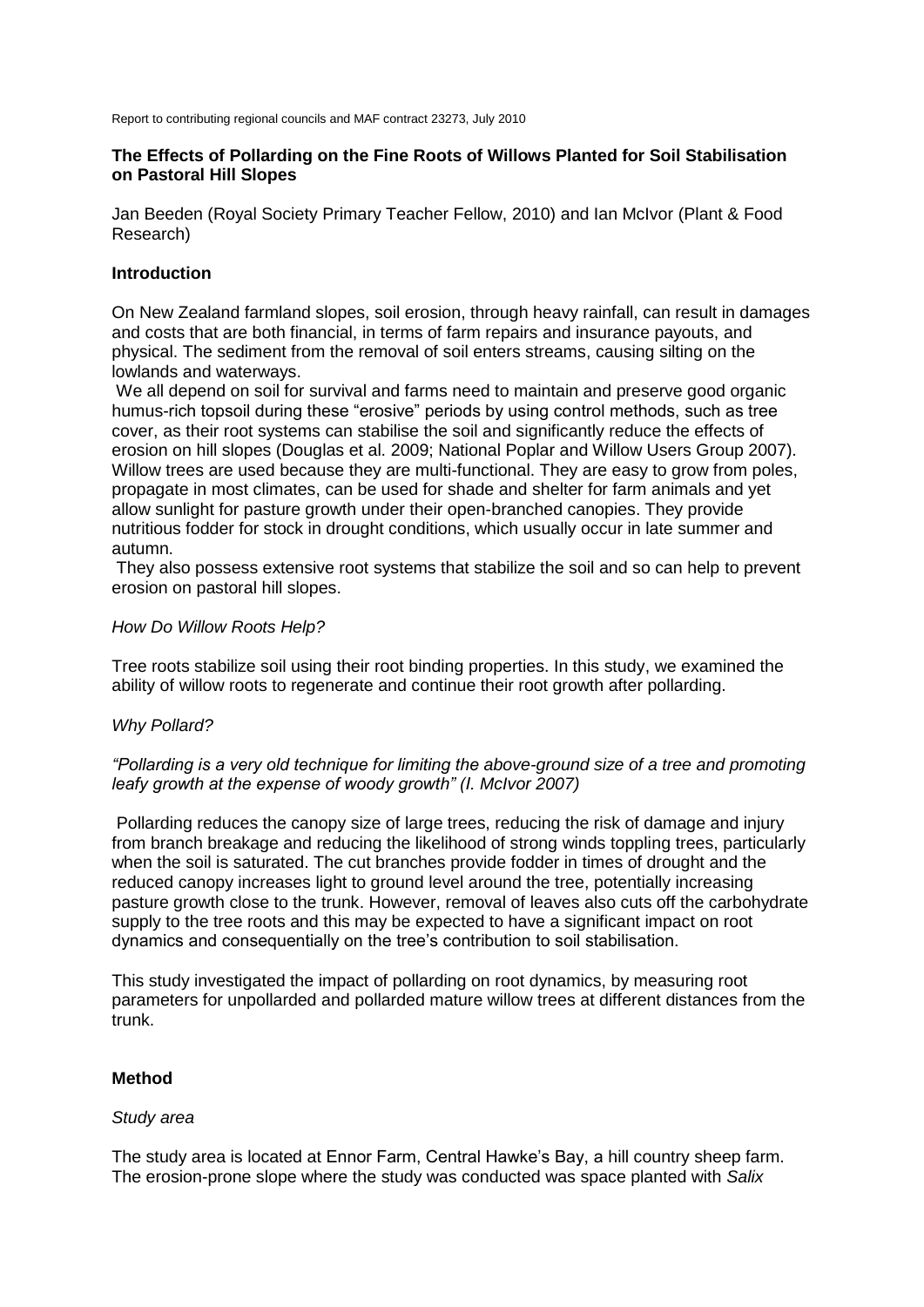*matsudana × alba* "Tangoio" hybrid tree willows. The incline of the slope varied from 15 to 25 degrees. The study trees were all planted within a year of each other.

# *Root sampling*

Three trees from each treatment: pollarded (IP) in 2006, repeat pollarded (RP) in 2006 and 2009, and unpollarded (UP) were selected, such that a transect could be extended from the tree trunk and always remain further from an adjoining tree than it was from the study tree. For each tree, soil cores were excavated at depths of 0-150 mm and 150-300 mm at intervals of 2, 3, 5, 8 and 11 metres along a transect from the trunks. The soil cores were broken up and passed through a 10-mm mesh sieve to capture all the tree roots. The roots were transferred to sealed bags and stored in a chilly bin until they could be stored in a cool room at 5°C before further processing. The soil was replaced in the holes.

# *Laboratory analysis*

In the laboratory, roots were washed and sorted into diameter classes: 0<1 mm, 1<2 mm, 2<5 mm, 5<10 mm and ≥10 mm. Any non-willow roots were identified by appearance and texture and removed at this stage. Root lengths were measured and recorded for each diameter class. The roots were then oven-dried at 70°C for 48 hours, and dry weights measured and recorded.

# **Results and Discussion**

# *Tree dimensions*

While the trees for which transects were sampled varied a little in diameter at breast height (DBH), mean DBH for each treatment group of trees was similar (Table 1). Trees from all treatments showed a similar incremental diameter growth rate regardless of status in the year 2009-2010 (Table 1).

Table 1. Mean diameter at breast height (DBH) of the willow trees from which transects were taken.

|                          | DBH cm       |                | Mean<br>annual |
|--------------------------|--------------|----------------|----------------|
| Treatment                | Feb. 2009    | Feb. 2010      | growth rate cm |
| Unpollarded<br>(UP)      | $35.4 + 5.6$ | $36.9 + 5.7$   | $1.4 \pm 0.9$  |
| Pollarded once<br>(IP)   | $36.3 + 4.7$ | $38.1 \pm 6.6$ | $1.8 + 1.9$    |
| Repeat<br>pollarded (RP) | $37.2 + 4.4$ | $38.8 + 5.7$   | $1.7 \pm 1.5$  |

# *Root analysis*

Root length density (RLD measured in  $mm^{-3}$ ) including all roots was higher in cores taken at equivalent distances from UP and IP trees than from RP trees (Figure 1). There was a decline in RLD with distance from the trunk from 2 m to 5 m, after which there was little change in RLD. The greatest reduction in RLD for the RP trees was at 2 m and 3 m. At distances greater than 3 m, the RLD was very similar for all treatments and at all distances (Figure 1).

*Fine roots*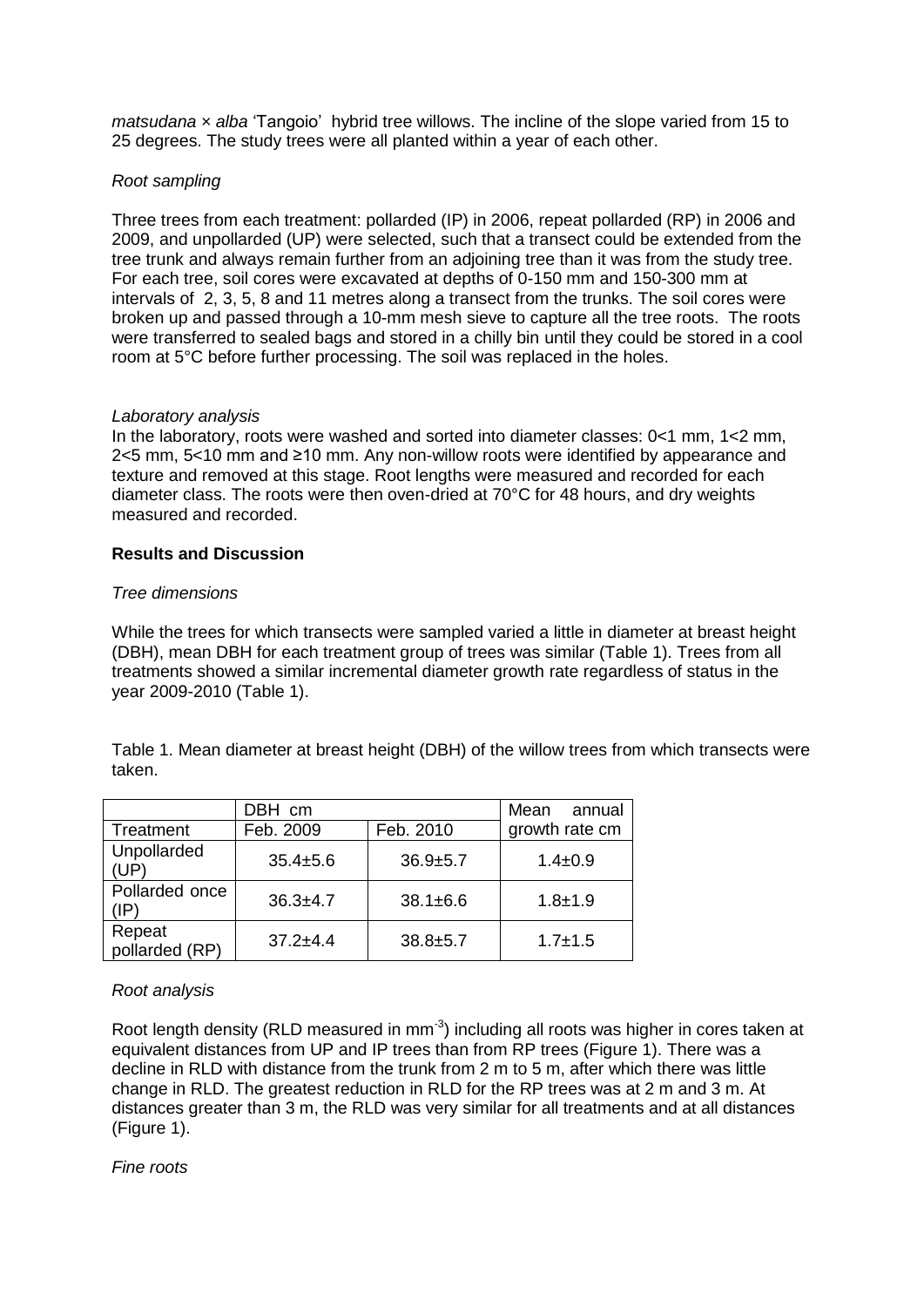The patterns for fine RLD (Figure 4) were almost identical with those for all roots. This is not surprising, since fine roots contribute >80% of all root length. Of particular interest, however, was the observation that the greatest decline (30-50%) in fine RLD following the RP treatment occurred close in to the tree, whereas little decline was observed at 5 m and beyond. Since RLD was highest closest to the tree, any change in fine RLD is more than compensated for by the presence of large structural roots in stabilizing soil. The lowest RLD was found furthest from the trunk and the contribution of the tree roots to soil stabilisation is expected to decline with distance from the trunk. The data suggest that pollarding the trees did not markedly reduce either the RLD (Figure 1, 3) or RMD (Figure 2, 4) at 5+ m from the tree, and that one, and certainly four, years after pollarding, fine RLD and RMD were not noticeably different from those of unpollarded trees of similar size..



Figure 1. Change in root length density at different distances from the trunk for the unpollarded (UP), pollarded once (IP) and repollarded (RP) willow trees.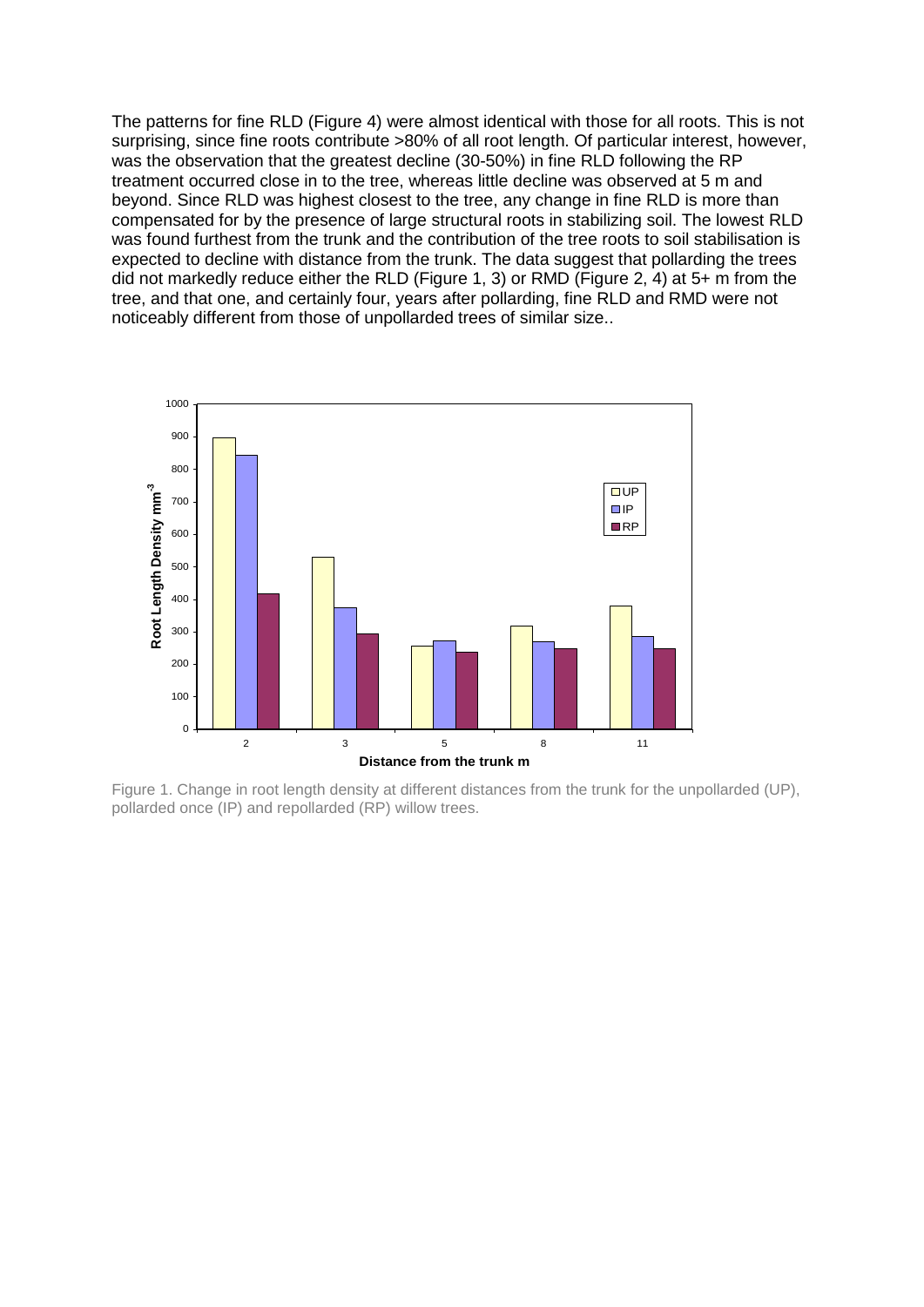

Figure 2. Change in root mass density at distances from the trunk for unpollarded (UP), pollarded once (IP) and repollarded (RP) willow trees.

Root mass density including all roots was much lower at 8 m and 11 m from the trunk than for closer distances (Figure 2). The decline in RMD with distance from the trunk was not as pronounced as for RLD. The RMD for the RP trees was not lower than that of the UP and IP trees, except at 2 m. RMD including all roots can be strongly biased by the presence of a large root(s) in the core. As an example, RMD for IP tree at 5-m distance was very high because of a single 19-cm root with diameter >10 mm.

The influence of single large roots prohibits generalisations about differences in RMD for the different treatments.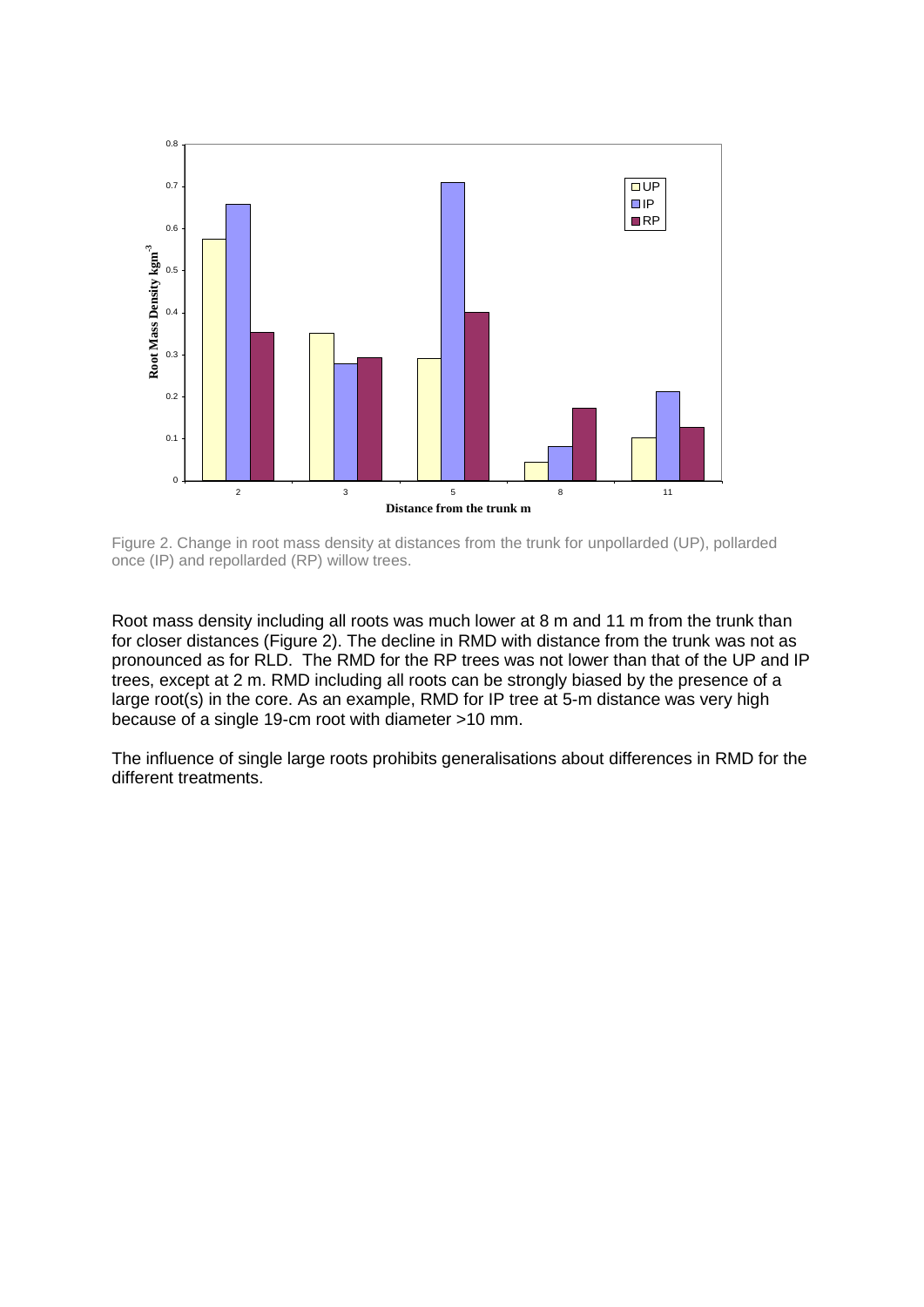

Figure 3. Willow root length density for roots 0<2 mm diameter (fine roots) at varying distances from the trunk.



Figure 5. Willow root mass density  $0<2$  kgm<sup>-3</sup> (fine roots) at varying distances from the trunk.

# **Conclusion**

Pollarded willow trees showed a marked reduction in root length density and root mass density in the following year at distances up to 3 m from the trunk and at depths to 300 mm compared with unpollarded trees. At distances greater than 3 m, only small reductions were measured. Four years after pollarding, differences in RLD and RMD between pollarded and unpollarded trees were not notable.